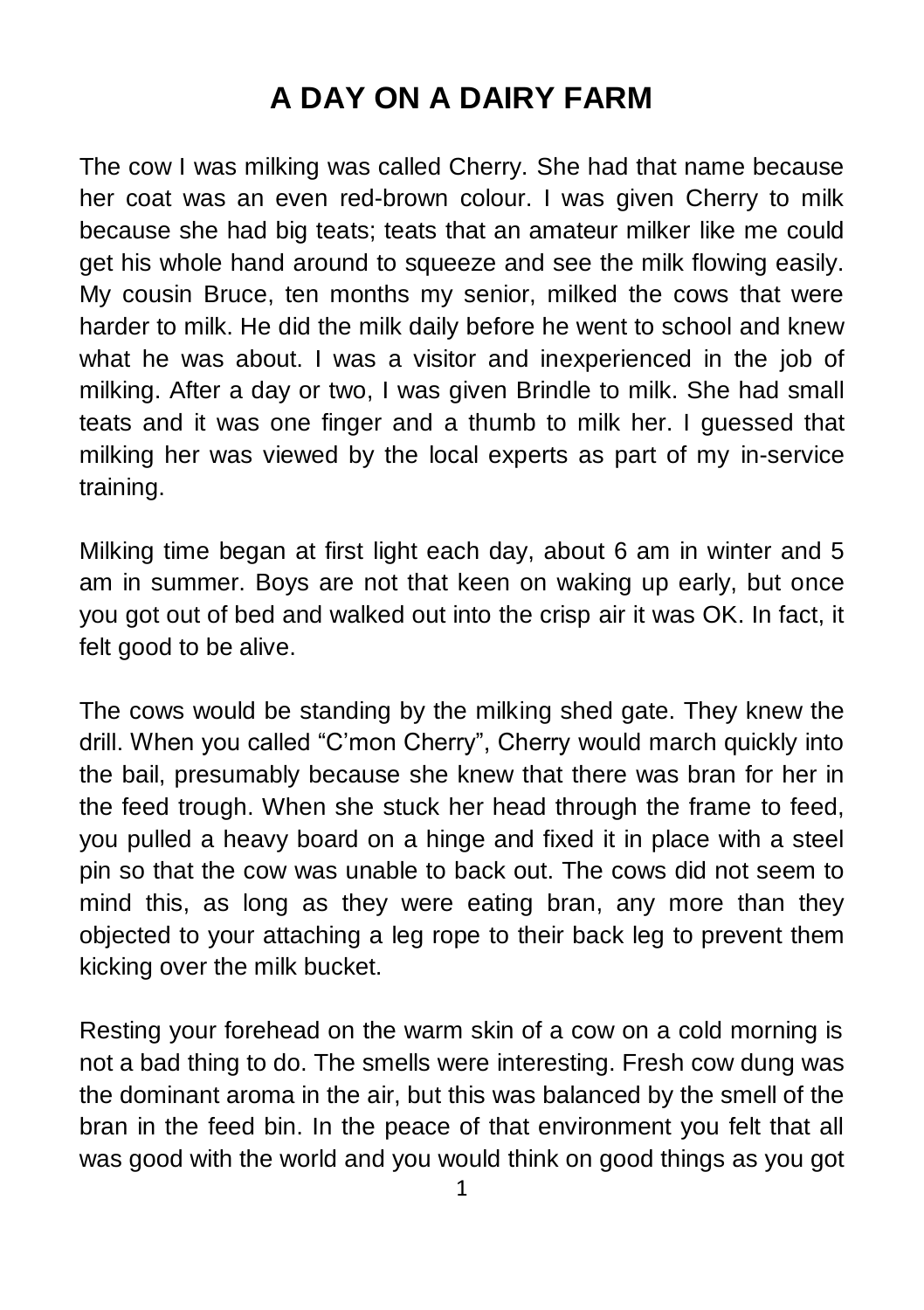on with the job of milking. The only disruption that I remember to such soliloquising was finding drops of milk falling from the shed roof above me. The first time this happened it took me some time to recognise that this phenomenon was the result of Cousin Bruce squirting milk with great accuracy in exactly the right spot on the roof to have the desired effect. He was a good mate, and one had to enjoy the immense pleasure he seemed to get out of such outrageous behaviour! Simple pleasures were our portion in those uncomplicated days.

Once the nine cows were milked, the milk was carried down the track to the house. Most of the milk was poured into large milk cans ready to be taken to the dairy factory, but about a gallon or so (5 litres) was kept back for separating. The separator was an ingenious machine. It had a vessel at the top into which you poured the milk and a tap at the bottom through which you could release the milk at a steady rate into the separating machinery. While this was happening, you turned a handle at a steady pace, about one turn per second. When you were turning the handle at the right speed, a bell would ring; 'ding… ding… ding! There were two outlet spouts. Out of one came cream; out of the other came 'skimmed milk'. A brilliant machine!



Milk Separator

Once the separator operation was completed, all the utensils, including the milk buckets and separator parts, had to be washed in hot water.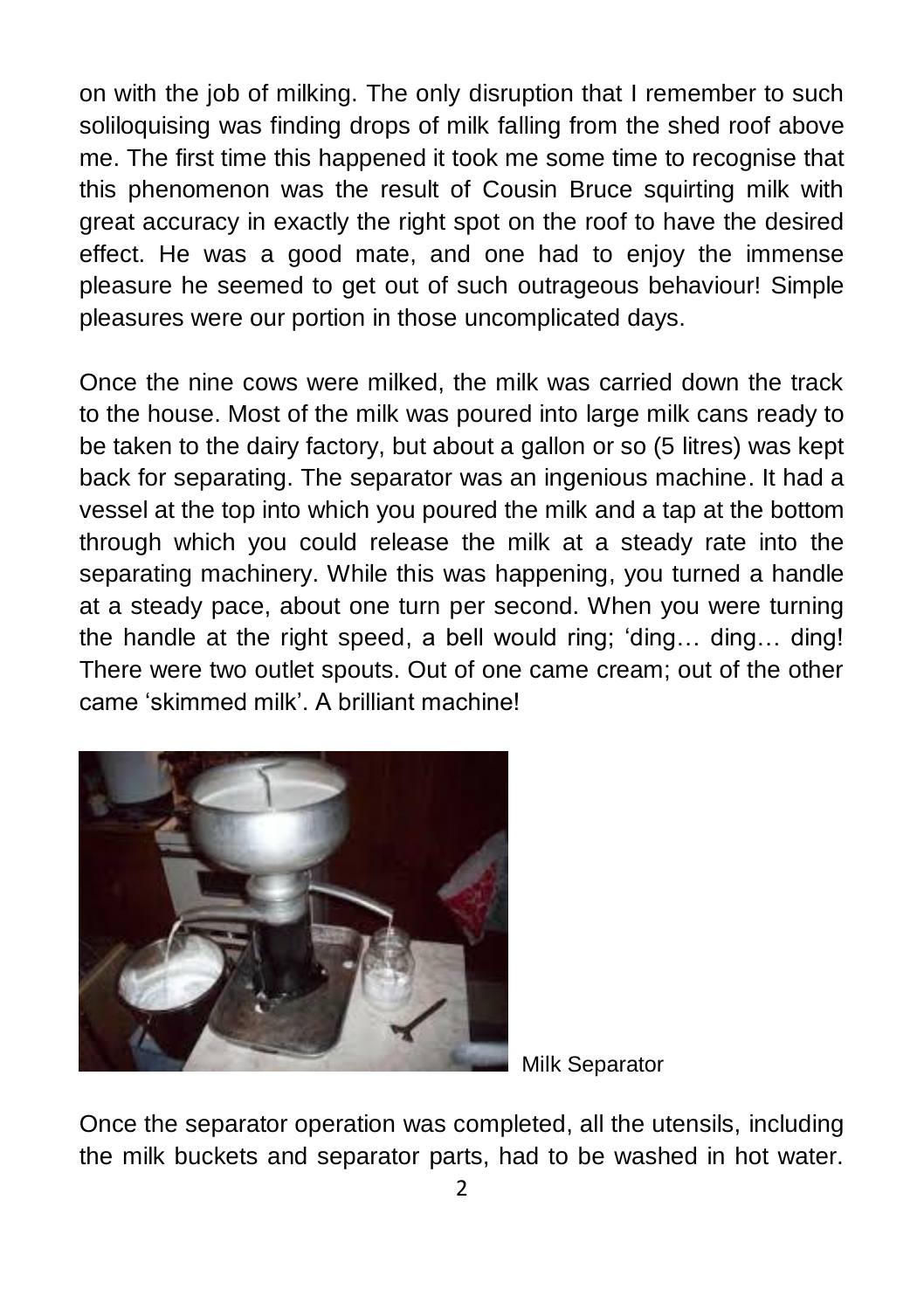The hot water was always pre-heated by my aunt in a copper boiler while we were milking, so that it was ready when we needed it. It was quite a job pulling the separator parts apart for washing; not an easy thing to do.

Once the washing was done it was breakfast time. My aunt had a very large table at which Bruce and I sat on a bench with our backs to the wall. Breakfast consisted of oaten porridge, scrambled eggs on toast, and always slices of 'hi-top' bread spread with copious amounts of apricot jam and separated cream. A more than an ample breakfast for growing boys and an appropriate reward for completing the job of milking!

The pressure being off, breakfasts were extended times of social interaction in which stories were related, jokes were told, and plans made. The only thing that would interrupt this relaxed activity would be the arrival of Uncle Herb in his ancient Chevrolet Buckboard, to pick up the milk cans and deliver them to the pick-up point.



A 1926 Chev Buckboard Ute in somewhat better condition than Uncle Herb's!

Uncle Herb was about seventy-five years old when I knew him. He was the oldest of four brothers. He was short and had a massive walrus moustache. He was an all-round good man, full of positive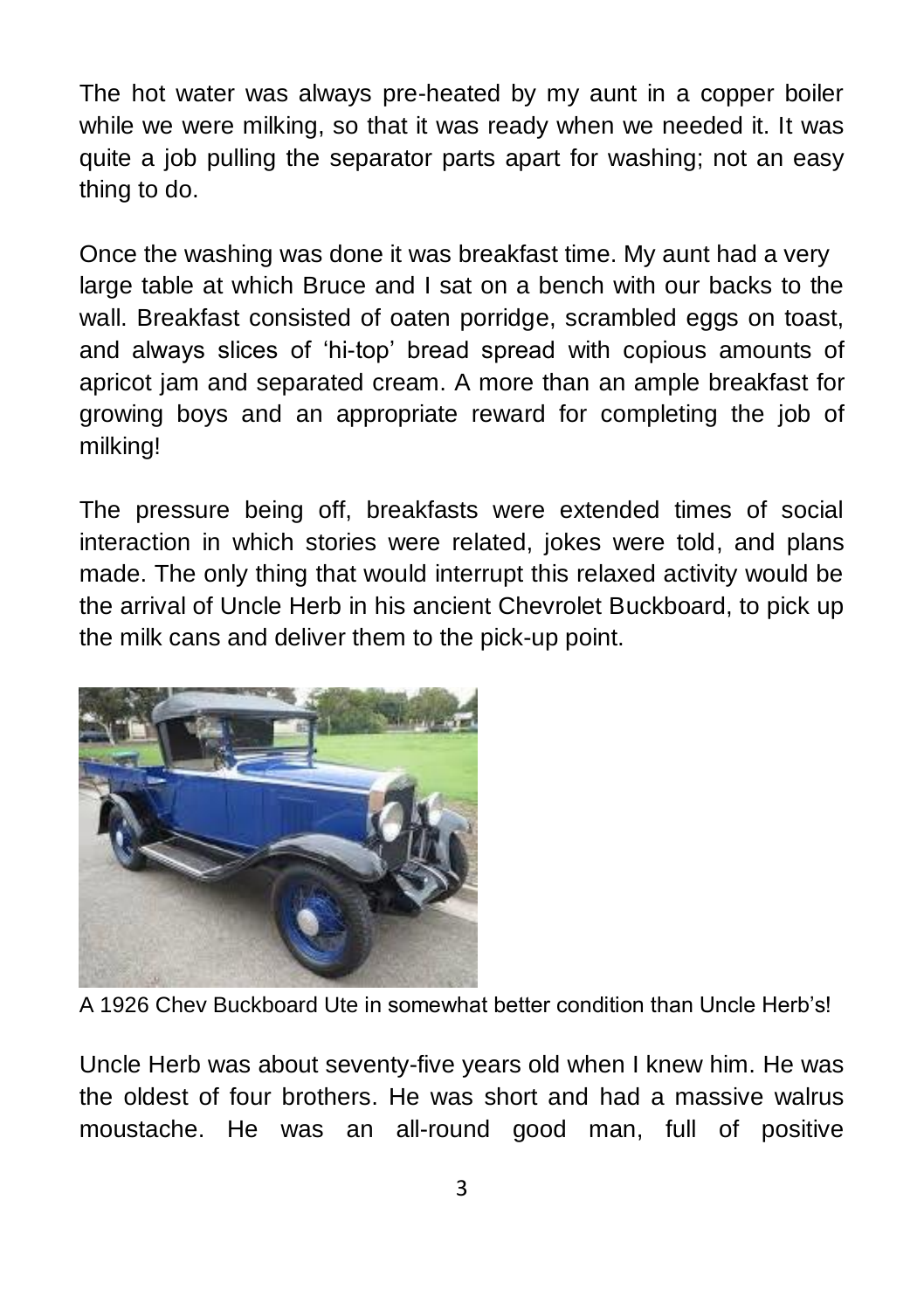conversation and encouragement to all. He has passed on these many years and his small property has been sub-divided for a housing development. I miss him. He was a type; the eldest son of a Scottish immigrant, who lived a simple but completely satisfying life. The Uncle Herbs are no longer with us, and we are not the better for it.

After breakfast, events on the farm were varied. Some days we would take the ferrets out of their cages, put them in a carrying box and walk down the paddock to find a rabbit warren. String nets would be placed over every hole in the warren and secured with a steel pin driven firmly into the ground. When this was accomplished, one ferret would be released down a rabbit hole and we would await the result with keen expectation. Very soon we would hear a rumbling sound and a rabbit would come hurtling out of a hole and be caught in the net. The rabbit would be quickly extricated, and its neck rung. Sometimes several rabbits would appear at the same time, leading to quite a hectic operation to get them in the bag. The biggest problem with ferrets is that they would sometimes decide to stay down the hole and have to be dug out. That could be quite a lengthy operation, taking maybe an hour or two to accomplish. It was normal practice for the digger to be heard giving a non-stop account, to no-one in particular, of the unsatisfactory and tiresome behaviour of ferrets! With the ferrets once more in their carrying case, we would return to the farmhouse and spend a half hour or so skinning and cleaning the catch.



Our friend the ferret

Rabbits are good eating. People started eating them during the 1930s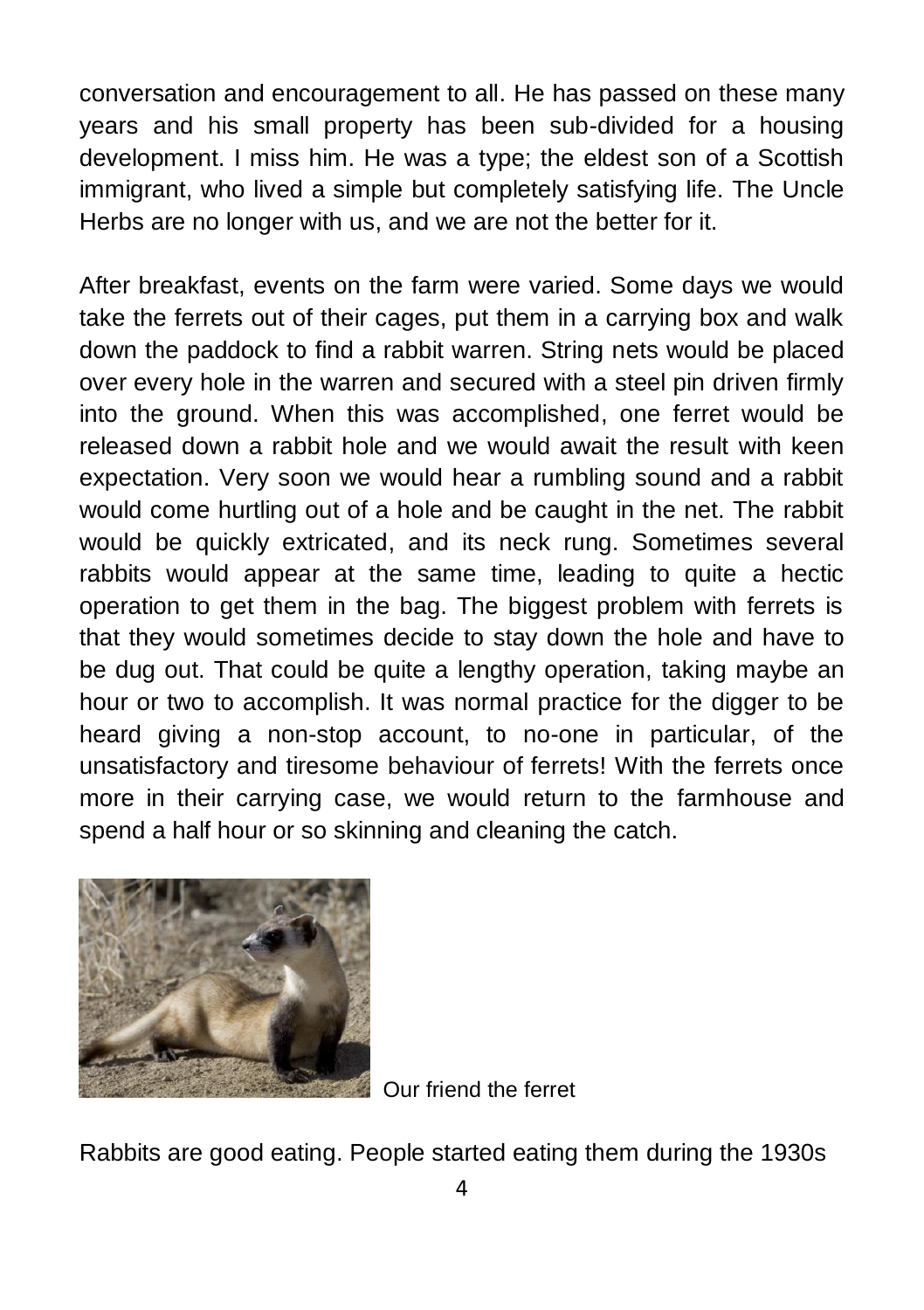depression. They held a commercial value until quite recently and for some people, selling rabbits was their sole employment. Such people used to be common in our cities; they earned the title 'Rabbitohs', as this was their cry as they drove up and down the suburban streets.

The rabbits I am talking about were wild rabbits introduced to Australia from the United Kingdom soon after European settlement. They became a massive scourge and remain so to this day. There have been numerous attempts to eradicate them by introducing species specific diseases like Myxo-mitosis, but they seem to become immune to any disease we throw amongst them. Why we do not eat more of them these days is a mystery. If food gets short again we might be glad we have a few rabbits running around and get the ferrets out again.

One alternative to catching rabbits in the mornings for Bruce and me was to walk up the gully to a neighbour's property. This neighbour had two farms about thirty miles apart. He lived on 'the other one' and only visited the property next to my aunt's farm when he needed to check on his sheep, which was not very often. Around the house at this property was a significant patch of orange trees and in season the oranges were about as good as they get. On many a morning Bruce and I would enjoy a lazy time lying on the grass in the warm sunshine, consuming very good oranges.

Lunch times on the farm were carried out with a minimum of fuss. I remember eating a lot of tomato sandwiches that tasted magnificent because the tomatoes used were ripened on the bush and the bread used was from 'hi-top' loaves of outstanding quality, about twice the height of modern highly processed bread. These days when I go to Africa, the first thing I do after leaving the airport is to buy some tomatoes from a roadside stall, to remind myself what tomatoes are supposed to taste like. I also head to the Wonder Bakery, to get bread like that we knew on my aunt's farm and indulge myself in a little sandwich nostalgia. If food is of high quality you do not need so much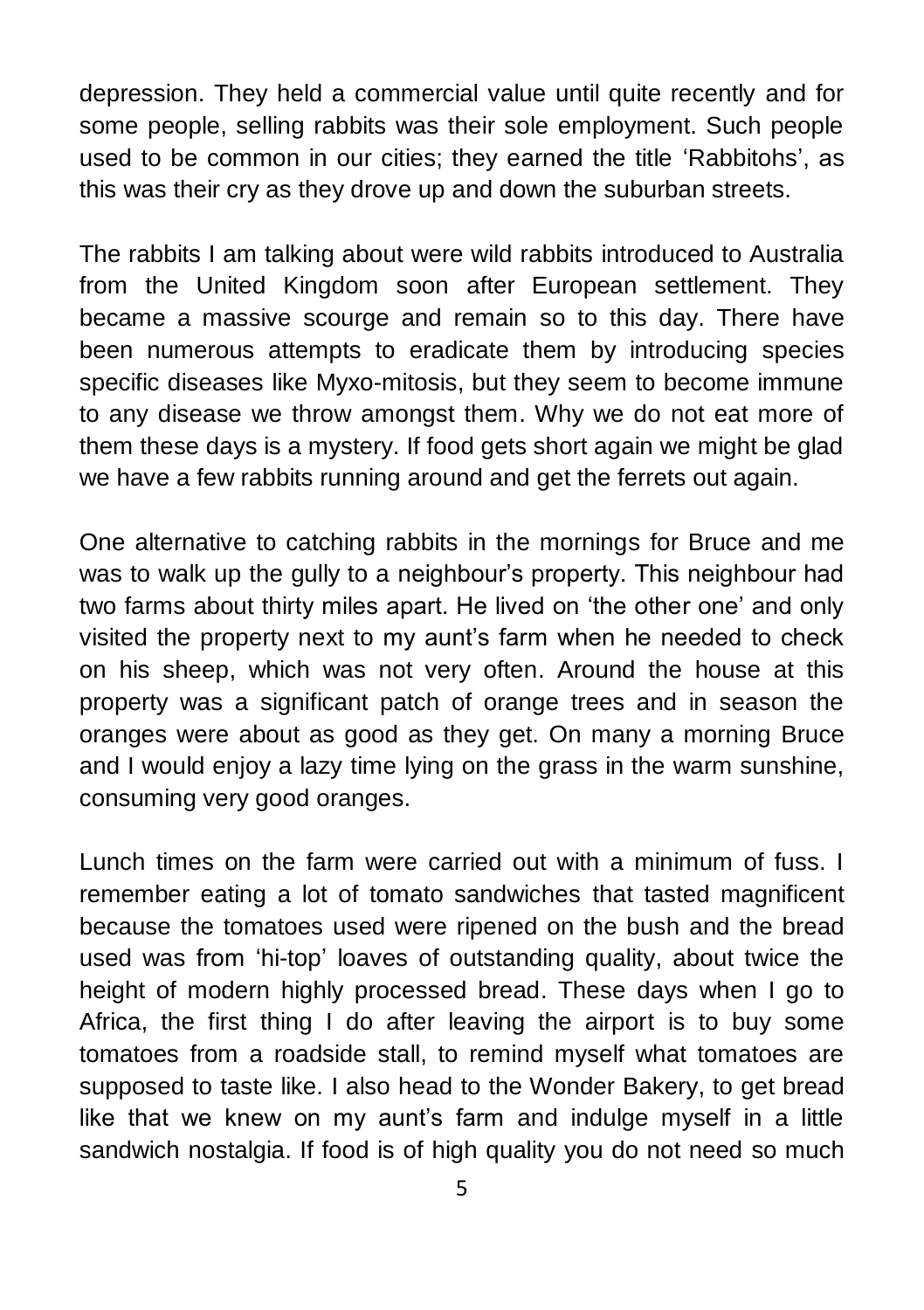of it to be satisfied. Obesity is a problem these days; the reason is that the food is bad, and people eat too much trying to feel filled.

At one time, my aunt had a well dug in the flat land below her house and used the water to grow her own tomatoes for eating and for sale. She grew some corn and other vegetables too, and Bruce and I often found ourselves pressed into weeding and irrigating these crops when we were not quick enough to slip away after breakfast. Not that we minded; it was great to get your hands dirty and drink cold well water when you were thirsty. Well water has a distinctly earthy taste, but it is not unpleasant. The well was only about fifteen feet (5m) deep as I remember it, but it had a good supply. We would empty it out in a few hours of pumping, but it would be full the following day. The soil was black and friable – as good as you can get I later found out. These were good experiences for a boy who was destined to become an agricultural scientist. Book learning is OK but getting your hands dirty is essential for people wanting to make a serious contribution to the provision of food for the masses.

One of the special things we did in the afternoons was walk down a long gully to the South Para River. On the way we would explore numerous small abandoned gold mines. At each site there would be stones with a bright blue colouration, due to the presence of copper scratches in the side of a hill that had been dug by Cornish miners who came to Australia in droves from 1866 onwards. The two main sites at which they settled were Moonta and Burra, but they were enormously active in mining exploration over the whole state. It is said that every hill in South Australia had a scratch mark in it made by a Cornish miner eighteen months after they landed in the country!

Investigating mines was not the main purpose of our trek to the South Para River. The main game was fishing. Like many other Australian rivers, the South Para only ran after a storm in the catchment; most of the time it consisted of a series of stagnant pools in which could be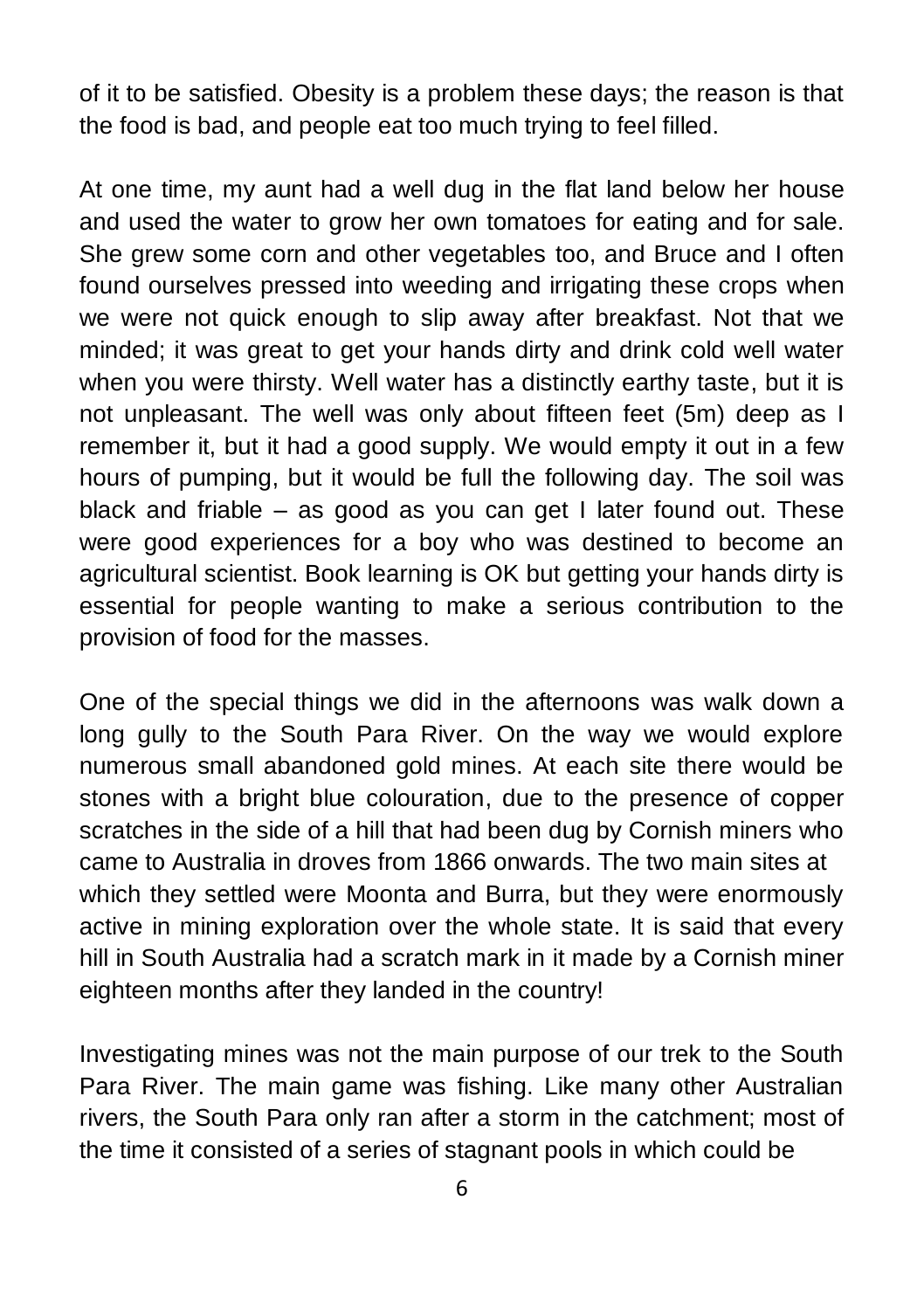

Cornish miners at Moonta Bay

found an abundant supply of fresh-water fish. Sadly, in my time, native species had long been fished out, but there were amply supplies of an introduced species, English Red-Fin Perch, that could be taken if you knew how to catch them.

One way to fish was with a rod and bread for bait. We caught quite a lot this way over time. One frustration was that we never seemed to catch the big ones that we could be plainly seen swimming around at the bottom of the pools. To catch them required a quite different technique called 'tickling'. I never perfected this art but Bruce's older brother Les was very good at it. Tickling required considerable patience. First of all, you had to locate a fish hiding under the bank by the side of the pool. Then you lay down, being careful not to let your shadow fall on the pool, and quietly slipped your hand down the bank and into the water. Very slowly you would move you hand until you touched the fish's side, being careful to move your hand gently from side to side. This tickling motion seemed to convince the fish that you were not a hostile agent; but this was a very wrong conclusion because you would suddenly grab the fish and throw it up onto the bank. The first time I saw this happen I was as surprised as the fish. Great fun to watch and even better to accomplish I should think.

The return trip to the homestead in the late afternoon we pleasant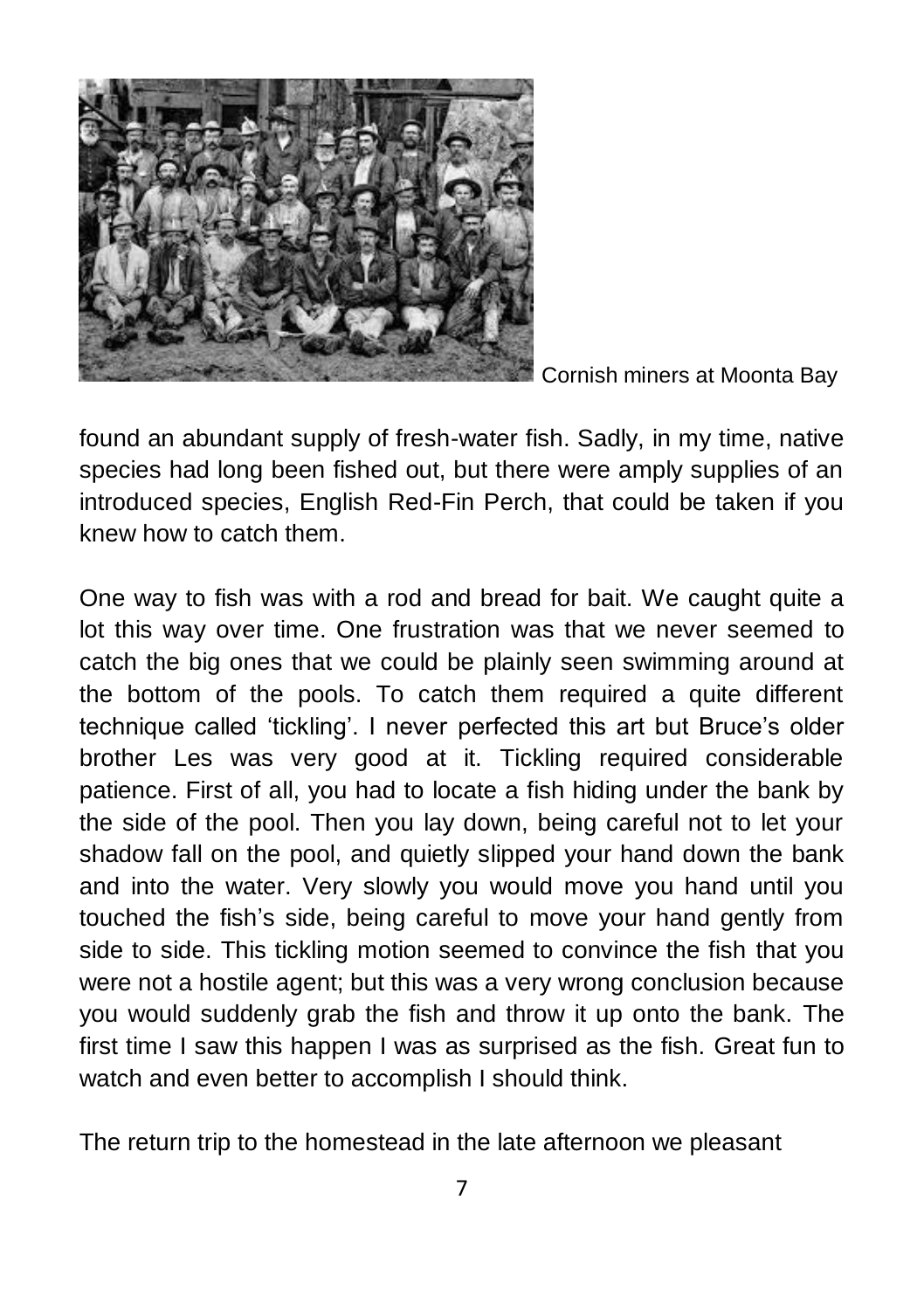enough. It was quite a long walk so you were beginning to feel pleasantly tired by the time you got home. We usually had Digger the grey-hound dog with us, and he would be tearing around chasing imaginary creatures. Digger was a big dog. My uncle, when he was alive used to shoot foxes and send Digger to collect the carcases. Digger could jump a fence with a dead fox in his mouth.

The evening meal on the farm was usually roast lamb with vegetables and gravy cooked on my aunt's wood stove. To say it was tasty is to miss the mark. It was magnificent. The potatoes would be cooked to perfection in a roasting pan and the gravy was without peer in my experience.



A wood stove like the one that my aunt had

Keeping the stove going required a lot of wood. Fortunately, the farm had many large red gum trees that were always dropping branches, so the supply of wood was not the problem. The problem was that the wood had to be cut to sizes that suited the stove, and this was almost a full-time job. I had a go at wood chopping myself from time to time. It was a good skill to learn, learning to chop to maximum advantage with the grain of the wood

My aunt's house was made of timber and corrugated iron. It had four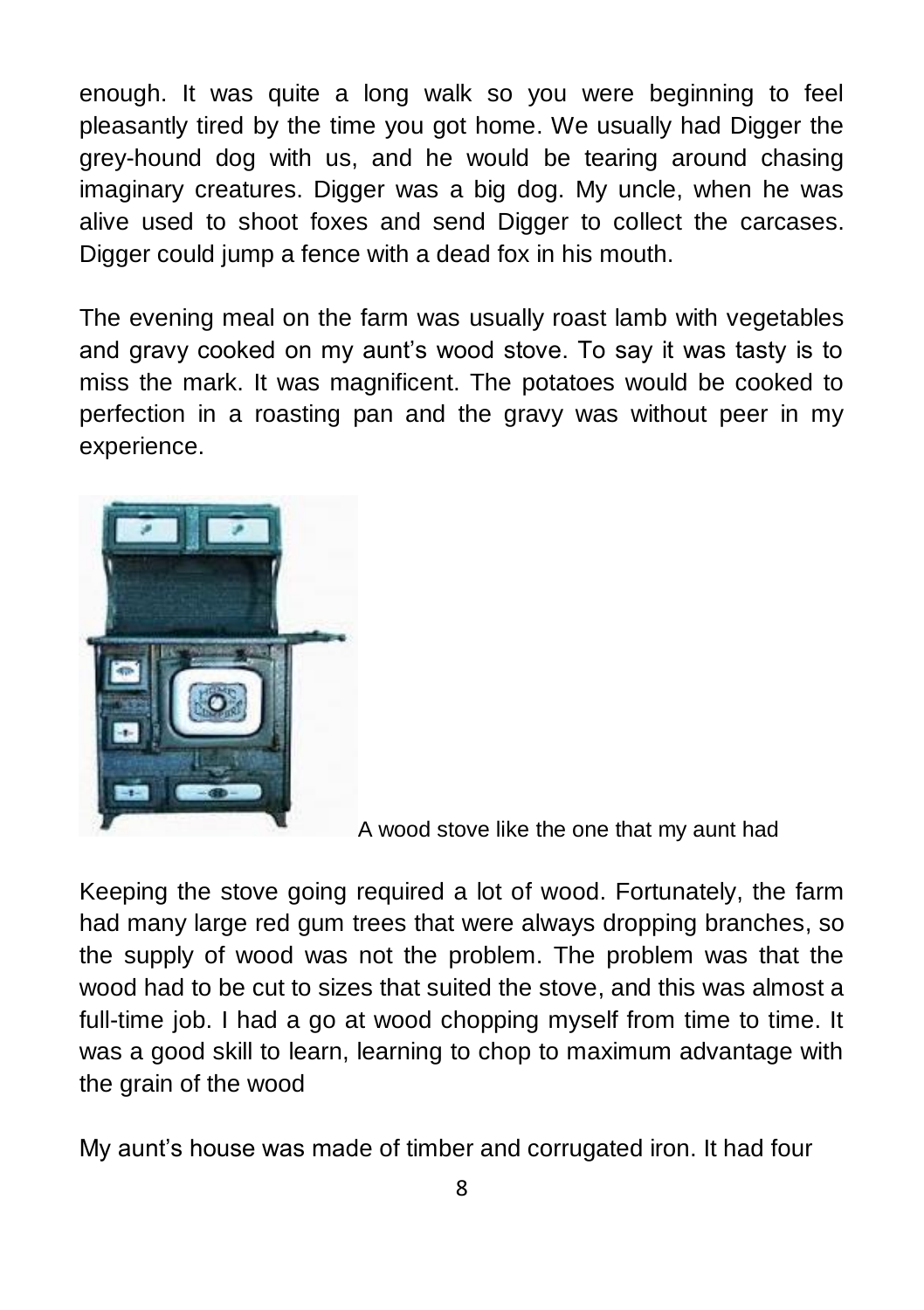rooms and an enclosed veranda at the back. There was an unfinished porch on the front which had an earth floor and no roof when I knew it. One of the front rooms was my aunt's bedroom. The other was the lounge which was furnished but never used. The back rooms were the large kitchen and the 'boy's room'. My aunt had four sons and when I was there the five of us all slept in the same room. Our beds were army issue; that is, they were steel frame with fold up legs. A perennial trick was to arrange someone's bed so that it was standing but the legs were slightly folded inwards. When the unsuspecting person jumped into bed, the bed collapsed to the great amusement of the rest of the clan.

The back veranda was interesting. At one end stood the copper in which soiled clothes were boiled. Towards the entrance was an enclosed area that acted as the bathroom. The door to the bathroom was a curtain, ideal for throwing a glass of cold water on people taking a bath. From some reason adults seemed to enjoy this prank very much. As for me, I could do without it.

The farm consisted of forty acres of prime land, slightly hilly with a large flat area that I have mentioned previously. In summer the grass in the paddocks turned brown and bushfire were always a distinct possibility. Just after Christmas one year, my cousin Les had an argument with his mother and to work off his frustration he went out and cleared a twenty-yard strip around the house. The next day, a fire came over the hill with flames 30ft high. The house was saved by Les's unsolicited action. Was this a miracle or the result of some intuition on Les's part?

I revisited the farm some time back. Thankfully it has not been subdivided for housing like some of the other farms in the area. In fact, it looks exactly as I left it some seventy years ago, with two exceptions. The house is gone; white ants I was told. And the dairy shed had collapsed; it was all there but the roof had fallen in and the stone walls